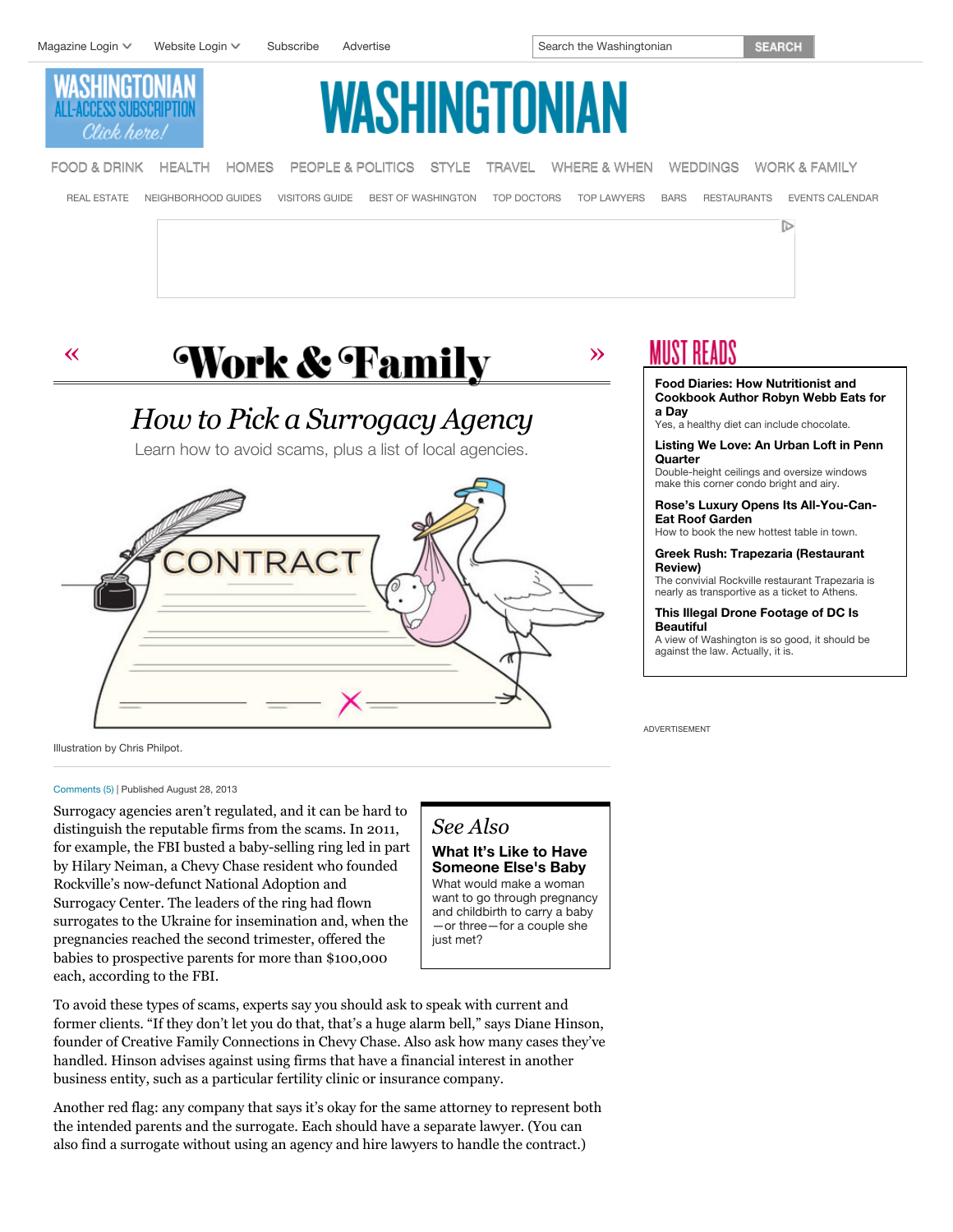Before signing on with an agency, you should have a face-to-face meeting, even if by video conference. Ask the agency staff to describe a situation in which a match didn't turn out well for the intended parents and what the agency did about it. Also ask how they screen surrogates and how often candidates are declined.

Intended parents can pay as much as \$100,000 for the entire process when using their own eggs, or up to \$130,000 when using an egg donor, depending on the fertility clinic and the number of IVF cycles necessary. On top of the surrogate's compensation, the cost might include a \$20,000 agency fee, at least \$15,000 for an IVF transfer, and several thousand dollars' worth of medical and legal fees, travel, and perhaps lost wages and child-care expenses.

Respected agencies select candidates who are emotionally and financially stable, with at least one spouse gainfully employed. They can't be on welfare, in the middle of a divorce, or offered so much money that the situation could be considered coercive.

Surrogates are required to have had at least one healthy pregnancy and delivery, and they should be finished having their own children. Most agencies have an age cutoff between 42 and 45.

Agencies should spell out in advance what happens if clients aren't happy with their surrogate or if they change their minds during fertility treatments, before the pregnancy begins. Reputable agencies should refund the money that the agency and surrogate have not yet earned.

# **Here are the major agencies in this region:**

**[ARTparenting](http://artparenting.com/),** 1004 Willowleaf Way, Potomac; 301-217-0074.

**[Center for Surrogate Parenting,](http://creatingfamilies.com/)** 9 State Cir., Suite 302, Annapolis; 410-990-9860.

**[Creative Family Connections,](http://creativefamilyconnections.com/)** 2 Wisconsin Cir., Suite 700, Chevy Chase; 240-235- 6006.

**[Reproductive Possibilities,](http://reproductivepossibilities.com/)** One Paragon Dr., Suite 160, Montvale, N.J.; 201-505- 0078.

Categories: [People & Politics](http://www.washingtonian.com/articles/people/) [Work & Family](http://www.washingtonian.com/articles/work-education/) SUBSCRIBE TO WASHINGTONIAN  $Like < 61$ **[Tweet](https://twitter.com/intent/tweet?original_referer=http%3A%2F%2Fwww.washingtonian.com%2Farticles%2Fwork-education%2Fhow-to-pick-a-surrogacy-agency%2F&text=How%20to%20Pick%20a%20Surrogacy%20Agency%20%7C%20Work%20%26%20Family%20%7C%20Washingtonian%3A&tw_p=tweetbutton&url=http%3A%2F%2Fwww.washingtonian.com%2Farticles%2Fwork-education%2Fhow-to-pick-a-surrogacy-agency%2F%23.U2vDT2pUB5A.twitter)**  $\begin{array}{|c|c|c|c|c|} \hline 15 & 8 & 3 \\ \hline \end{array}$  $\begin{array}{|c|c|c|c|c|} \hline 15 & 8 & 3 \\ \hline \end{array}$  $\begin{array}{|c|c|c|c|c|} \hline 15 & 8 & 3 \\ \hline \end{array}$  [11](http://www.washingtonian.com/articles/work-education/how-to-pick-a-surrogacy-agency/#)

# **DISCUSS THIS STORY**

Feel free to leave a comment or ask a question. The Washingtonian reserves the right to remove or edit content once posted.



**SATURDAY, JUNE 21ST AMERICAN UNIVERSITY** WASHINGTON, DC \$25.00

A DAY OF WELLNESS **FOR WASHINGTONIAN WOMEN** 

**BUY TICKETS** 



| ા ત …         |                       |  |  |
|---------------|-----------------------|--|--|
|               | Home, Restaurant, etc |  |  |
| <b>SEARCH</b> |                       |  |  |

Or Search Editors' Lists

[Restaurants: 100 Very Best](http://www.washingtonian.com/restaurantreviews/finder.php?&search=%25&sort_field=&SearchSortBy=title&SearchResultDisplay=ascend&loc_badge_entry=76267)

[Restaurants: Cheap Eats](http://www.washingtonian.com/restaurantreviews/finder.php?&search=%25&sort_field=&SearchSortBy=title&SearchResultDisplay=ascend&loc_badge_entry=76270)

[Drinks: Great Bars](http://www.washingtonian.com/badges/great-bars-2011.php)

[Restaurants: First Look](http://www.washingtonian.com/restaurantreviews/finder.php?&search=%25&sort_field=&SearchSortBy=title&SearchResultDisplay=ascend&loc_badge_entry=76273)

# Newsletters

*I would like to receive the following free email newsletters:*

Shop Around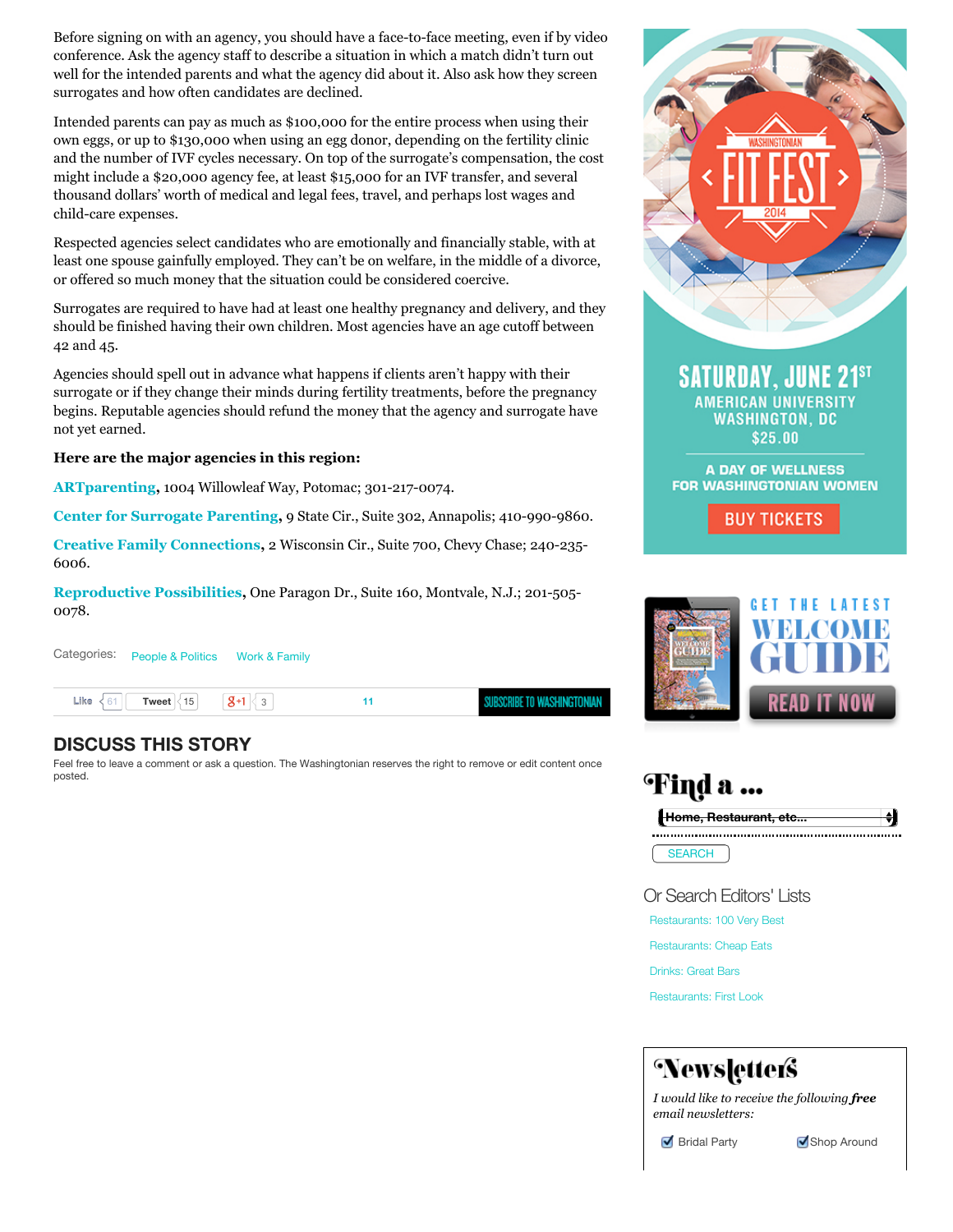# **[5 Comments](http://www.washingtonian.com/articles/work-education/how-to-pick-a-surrogacy-agency/#) [The Washingtonian](http://www.washingtonian.com/articles/work-education/how-to-pick-a-surrogacy-agency/#) [Login](http://www.washingtonian.com/articles/work-education/how-to-pick-a-surrogacy-agency/#) Login D** Login

[Sort by Best](http://www.washingtonian.com/articles/work-education/how-to-pick-a-surrogacy-agency/#)  $\sim$ 

Join the discussion…



# **Surromom** • [8 months ago](http://www.washingtonian.com/articles/work-education/how-to-pick-a-surrogacy-agency/#comment-1021315901)

 $2 \wedge \vert \vee \cdot$  $2 \wedge \vert \vee \cdot$  [Reply](http://www.washingtonian.com/articles/work-education/how-to-pick-a-surrogacy-agency/#)  $\cdot$  Share  $\circ$ I agree, I think it's rude to just post an ad and not comment on the story!



## **Former Surrogate** • [8 months ago](http://www.washingtonian.com/articles/work-education/how-to-pick-a-surrogacy-agency/#comment-1021077879)

 $2 \wedge \vert \vee \cdot$  $2 \wedge \vert \vee \cdot$  [Reply](http://www.washingtonian.com/articles/work-education/how-to-pick-a-surrogacy-agency/#)  $\cdot$  Share  $\circ$ I think Vicki's 'comment' should be removed as it is just an ad for her agency.



#### **[WeeCareSurrogacy USA](http://www.washingtonian.com/articles/work-education/how-to-pick-a-surrogacy-agency/#)** • [8 months ago](http://www.washingtonian.com/articles/work-education/how-to-pick-a-surrogacy-agency/#comment-1032008420)

To be frank me and my wife went around many agencies but at last we are successful [at w](http://www.washingtonian.com/articles/work-education/how-to-pick-a-surrogacy-agency/#)ee care surrogacy (yashoda hospital)

• [Reply](http://www.washingtonian.com/articles/work-education/how-to-pick-a-surrogacy-agency/#) • Share ›



#### **[Barrie](http://www.washingtonian.com/articles/work-education/how-to-pick-a-surrogacy-agency/#)** • [8 months ago](http://www.washingtonian.com/articles/work-education/how-to-pick-a-surrogacy-agency/#comment-1021938106)

This is a great story and reads very true. There are lots of scams out there right now and lots of FBI investigations on-going. Please be safe with your money guys and think about the fantastic job the surrogate does for you for the whole period and beyond.

• [Reply](http://www.washingtonian.com/articles/work-education/how-to-pick-a-surrogacy-agency/#) • Share › if you need advice on Surrogacy then may i make a suggestion and pass on the [det](http://www.washingtonian.com/articles/work-education/how-to-pick-a-surrogacy-agency/#)ails for he British Surrogacy Center of California.<http://www.bsc-america.com/>



#### **[Vicki Ferrara](http://www.washingtonian.com/articles/work-education/how-to-pick-a-surrogacy-agency/#)** • [8 months ago](http://www.washingtonian.com/articles/work-education/how-to-pick-a-surrogacy-agency/#comment-1020833826)

Attorney Vicki Ferrara owner and legal director of Worldwide Surrogacy Specialists [http://www.assistedreproductio...](http://www.assistedreproductionlaw.com/) will be one of the

guest speakers for the 9th Annual Men Having Babies at JCC in Manhattan. This event is an excellent way to learn everything you need to know about the Surrogacy journey...

Register online at:

[http://www.menhavingbabies.org...](http://www.menhavingbabies.org/surrogacy-seminars/ny-2013/#2)

• [Reply](http://www.washingtonian.com/articles/work-education/how-to-pick-a-surrogacy-agency/#) • Share ›

#### **ALSO ON THE WASHINGTONIAN**

# **[For Creigh Deeds, All Politics Is](http://redirect.disqus.com/url?url=http%3A%2F%2Fwww.washingtonian.com%2Farticles%2Fpeople%2Ffor-creigh-deeds-all-politics-is-personal%2Findex.php%3ARJe-UH6rt2ZvS3ADVJQmzW9yAlk&imp=8sb6hno1el5eiv&prev_imp&forum_id=1002586&forum=washingtonian&thread_id=1659851262&major_version=metadata&thread=2662472494&zone=internal_discovery) Personal | People & Politics | …**

7 comments • 3 days ago

| Fellow Bath Countian - As someone who |  |
|---------------------------------------|--|
| grew up in the small town described   |  |
| above, it is needless to say          |  |

#### **[Plunging In Head-First | Anecdotes |](http://redirect.disqus.com/url?url=http%3A%2F%2Fwww.washingtonian.com%2Fwashingtonvoices%2Fanecdotes%2Fplunging-in-head-first.php%3A7yBu0OSa1EnPhXf7wJ4dDROWppE&imp=8sb6hno1el5eiv&prev_imp&forum_id=1002586&forum=washingtonian&thread_id=1659851262&major_version=metadata&thread=2650217238&zone=internal_discovery) Washingtonian**

4 comments • 8 days ago

**Vicki V** [— Thanks, everyone for all the nice](http://redirect.disqus.com/url?url=http%3A%2F%2Fwww.washingtonian.com%2Fwashingtonvoices%2Fanecdotes%2Fplunging-in-head-first.php%3A7yBu0OSa1EnPhXf7wJ4dDROWppE&imp=8sb6hno1el5eiv&prev_imp&forum_id=1002586&forum=washingtonian&thread_id=1659851262&major_version=metadata&thread=2650217238&zone=internal_discovery) comments!

**WHAT'S THIS?**

Share **Z** [Favorite](http://www.washingtonian.com/articles/work-education/how-to-pick-a-surrogacy-agency/#) ★

# **The Real-Estate Maven's Guide to [Rogue Nations | Miscellaneous | …](http://redirect.disqus.com/url?url=http%3A%2F%2Fwww.washingtonian.com%2Fblogs%2Fopenhouse%2Fmiscellaneous%2Fthe-real-estate-mavens-guide-to-rogue-nations.php%3AJAzqeU1Nr-ETp3PYo6DHZWEnafo&imp=8sb6hno1el5eiv&prev_imp&forum_id=1002586&forum=washingtonian&thread_id=1659851262&major_version=metadata&thread=2662554579&zone=internal_discovery)**

1 comment • 3 days ago



**rscottakin@gmail.com** — Quirky & great [idea for quick feature -- Well done! Great](http://redirect.disqus.com/url?url=http%3A%2F%2Fwww.washingtonian.com%2Fblogs%2Fopenhouse%2Fmiscellaneous%2Fthe-real-estate-mavens-guide-to-rogue-nations.php%3AJAzqeU1Nr-ETp3PYo6DHZWEnafo&imp=8sb6hno1el5eiv&prev_imp&forum_id=1002586&forum=washingtonian&thread_id=1659851262&major_version=metadata&thread=2662554579&zone=internal_discovery) nugget about Taft's portrait still …

### **[Theater Review: "The Love of the](http://redirect.disqus.com/url?url=http%3A%2F%2Fwww.washingtonian.com%2Fblogs%2Fafterhours%2Ftheater-review%2Ftheater-review-the-love-of-the-nightingale-at-constellation-theatre.php%3AnbXz3kLjYXcitHeA_FCL__-2ZgY&imp=8sb6hno1el5eiv&prev_imp&forum_id=1002586&forum=washingtonian&thread_id=1659851262&major_version=metadata&thread=2648444483&zone=internal_discovery) Nightingale" at Constellation …**

1 comment • 9 days ago

**Theatre 101** — "assuredness" Isn't a [word. This play deserves way more than](http://redirect.disqus.com/url?url=http%3A%2F%2Fwww.washingtonian.com%2Fblogs%2Fafterhours%2Ftheater-review%2Ftheater-review-the-love-of-the-nightingale-at-constellation-theatre.php%3AnbXz3kLjYXcitHeA_FCL__-2ZgY&imp=8sb6hno1el5eiv&prev_imp&forum_id=1002586&forum=washingtonian&thread_id=1659851262&major_version=metadata&thread=2648444483&zone=internal_discovery) your 3 1/2 star rating and the chorus …

**[Subscribe](http://www.washingtonian.com/articles/work-education/how-to-pick-a-surrogacy-agency/#) [Add Disqus to your site](http://disqus.com/)**

| Dining Out    | Where & When                    |
|---------------|---------------------------------|
| Kliman Online | $\sqrt{\frac{1}{2}}$ Well+Being |
| Photo Ops     |                                 |
| Email Address |                                 |
| SIGN UP       | Learn more                      |



**Washingtonian**

[2m](https://twitter.com/washingtonian/statuses/464461217642586115)

[43m](https://twitter.com/washingtonian/statuses/464450898949722113)

[1h](https://twitter.com/washingtonian/statuses/464436051071627266)

[2h](https://twitter.com/LoebAwards/statuses/464430839284387840)

[2h](https://twitter.com/washingtonian/statuses/464431019622285312)

[The British Embassy we](http://t.co/ItO8Wb1vE0)nt meta last night with a party to celebrate a book about the British /ashingtonian

Embassy: bit.ly/Rrvpvc



Joe's Seafood, Prime Steak & Stone Crab brings [Miami to DC. Read the full review: bit.ly/1l2l4A2](http://t.co/jGy6YxKoGb)



[Expand](https://twitter.com/washingtonian/statuses/464450898949722113)

**Washingtonian** rashingtonian

Edens, the development firm that built Union [Market, wants to build](http://t.co/AI5XNOHSsu) apartments and retail nearby: bit.ly/1fZiw7c [Expand](https://twitter.com/washingtonian/statuses/464436051071627266)



[Finalist announced for #LoebAwards com](http://t.co/9wjaQdCzRo)p: [@AlexndraRobbins](https://twitter.com/AlexndraRobbins) [@washingtonian](https://twitter.com/washingtonian) for "Children Are Dying" in Magazines prn.to/1mGcPtd

Retweeted by [Washingtonian](https://twitter.com/washingtonian)

[Show Summary](https://twitter.com/LoebAwards/statuses/464430839284387840)



Sweetlife is sold out, but there are plenty of other

[Tweet to @washingtonian](https://twitter.com/intent/tweet?screen_name=washingtonian)